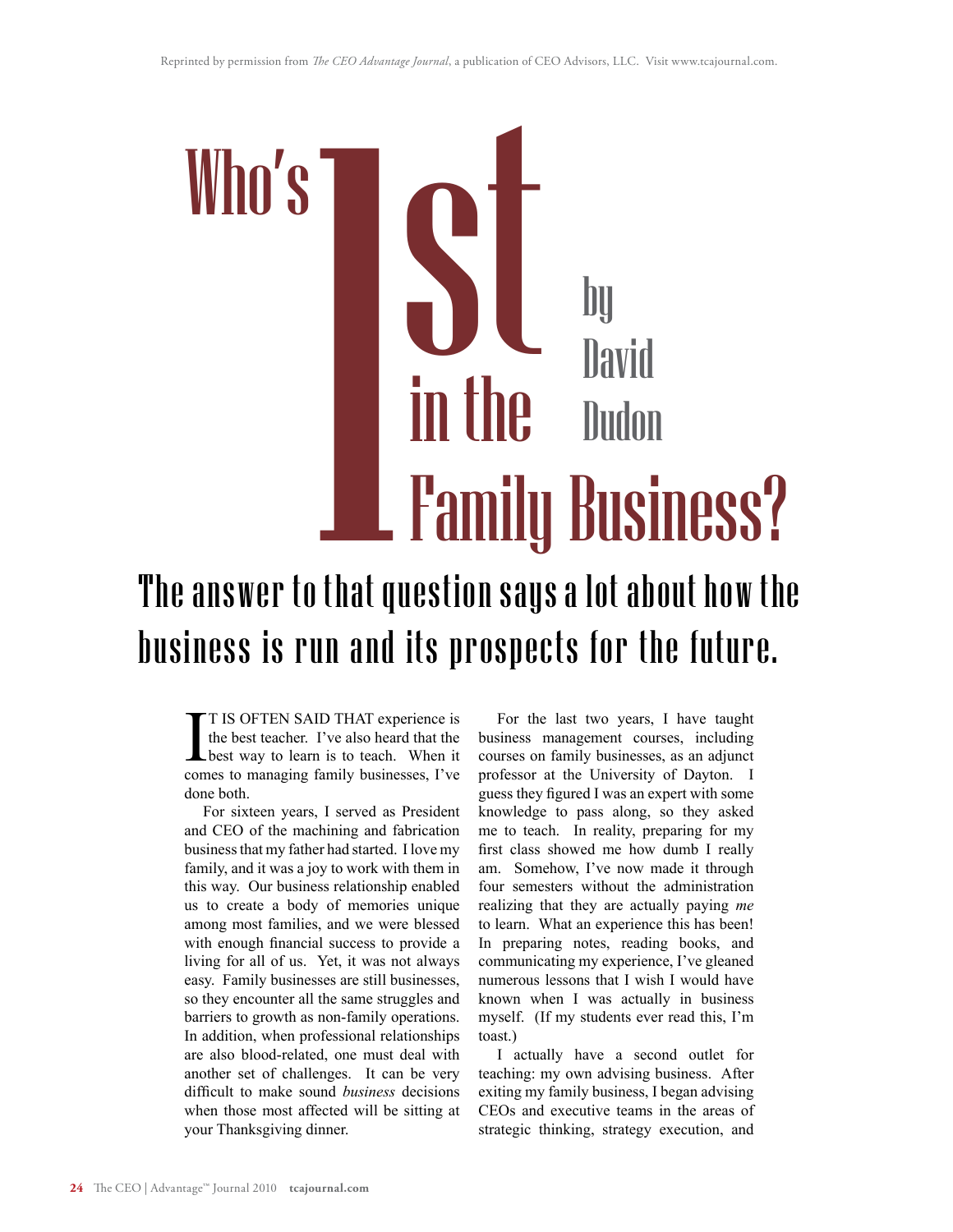team alignment. Because of my experience in and passion for family businesses, many of my clients fit this mold. It's gratifying to share the things I've learned with those who are still in a position to apply them. Together, my clients and I continue to learn what works best and what does not work at all.

Through all of this, I have found there to be three types of family businesses. Let's call them Family First, Business First, and Shareholder First. Each has its own culture, authority structure, and objectives. Each has its own way of making decisions, and the consequences (good or bad) of each type are real. I like to illustrate these types using the relationship between the three leadership entities common to all family businesses: the family, the CEO (who is usually the entrepreneur who started the business), and the management team.

If you are a leader in a family business, I'm sure you'll see yourself in one of these models. Perhaps this article will prompt some thinking that is long overdue – or simply a good refreshment of some good work you've already done. If you are *not* in a family business, the principles in this article still apply to you. While family businesses are certainly unique, good management is good management no matter what type of business yours is.

### **FAMILY FIRST**

The Family First business is easy to define. If the CEO is a Johnson, and your last name is Johnson, then you've got a spot in the business – perhaps even the leadership team – whether you are qualified or not. That may seem like an excessively strong statement, but I've seen a lot of family businesses, and it's not uncommon.

As its label implies, the Family First business is all about the family. The CEO (usually the founder) defines himself by the business, so it's very important to him to keep the family name at the top. Therefore, he demonstrates unflappable loyalty to his family whether they are invested or not. The CEO communicates almost exclusively with the family. Financial numbers are handled not by the executive team, but by the family. The family even exerts tremendous influence over who does what in the business.

Much has been written about the importance of trust in executive leadership, but in the Family First business, it's simply not there outside of the family circle. Ownership chooses not to share information with the management team, much less the employees. No matter how hard the management team works or how much value they create, the family keeps them in the dark, and they can only do the best they can with the limited information they're given. One might call this a communication issue, but it's much more serious than that. It's a lack of trust, and it's purposely designed that way.

The family's motivation to operate this way is simple: money. They want to live the life of a king, complete with fancy cars, big vacations, large houses, and financial rewards for their grandchildren. The attitude is, "We're giving people jobs; what else do they want?"



Air Field (Brian Laurich)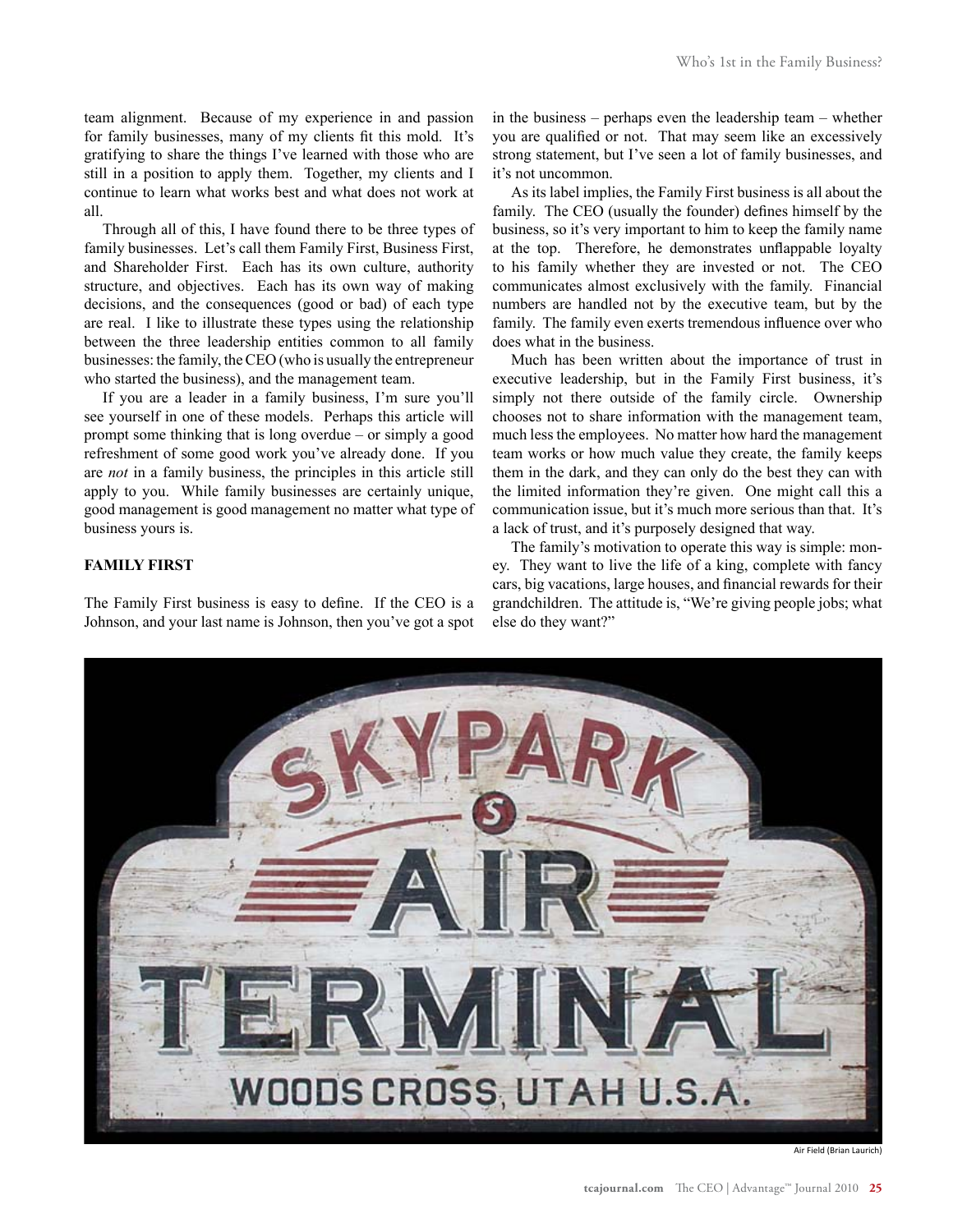Let me be clear. The family has every right to operate this way. After all, they do own the business, so it's up to them how they want to run their company, invest their resources, and distribute the financial yields. With this right, however, comes the "right" to the consequences of their decisions. In most cases, they're not good.

For one thing, Family First businesses rarely survive beyond the second generation. Usually, they last only as long as the original entrepreneur stays involved. The lack of trust starts with him, and it's been present from the beginning. He started the business by doing everything himself, and he's never stopped. Decades have passed, and despite his "CEO" title, he still hasn't learned to manage; he only knows how to *do*. The business was built on his passion, speed, and tenacity. When a client had a problem, he was quick to solve it, and this speed built the business. Sure, employees and management teams were hired along the way, but it's still the entrepreneur running the entire show.

The problem with this is obvious. When that same entrepreneur decides it's time to retire or passes away, there's nobody to take his place because he has not trained anyone properly. Worse, his organization was built to support him, not to perform the work for him. This is usually when the next

# Family First businesses rarely survive beyond the second generation. Usually, they last only as long as the original entrepreneur stays involved.

generation steps into their "rightful" leadership roles. (They are Johnsons, after all.) The problem is that they don't know what they're doing. Therefore, they call on anybody they can find in the organization who has an idea of what to do, resulting in management by committee. Consequently, the strength of the business (speed) is totally lost, and the company starts to decline.

In *How the Mighty Fall*, Jim Collins illustrates the progression that companies go through on their way to decline. Stage 1 is "hubris born of success," and that's exactly what we see in the Family First business. The business may still be growing, but beneath the external signs of success, they have lost their competitive advantage because the new generation is trying to make decisions that they're unqualified to make. Every growing organization hits a leadership barrier at some point; in this case, the Family First business hits it because the leaders are only there for their last name.

Within the leadership issue is a talent issue. According to

Collins, "no company can consistently grow revenues faster than its ability to get enough of the right people to implement that growth." (He calls this Packard's Law.) Great talent won't put up with the Family First business for very long. Collins explains why when describing Stage 2 in *How the Mighty Fall*:

A Stage 2 company can fall into a vicious spiral. You break Packard's Law and begin to fill key seats with the wrong people; to compensate for the wrong people's inadequacies, you institute bureaucratic procedures; this, in turn, drives away the right people (because they chafe under the bureaucracy or cannot tolerate working with less competent people or both); this then invites more bureaucracy to compensate for having more of the wrong people, which then drives away more of the right people; and a culture of bureaucratic mediocrity gradually replaces a culture of disciplined excellence.

Interestingly enough, these businesses usually do end up with a consistent, loyal workforce; it's just not composed of the *right* people. Workers grow complacent in this environment, taking advantage of a decent wage and a family ownership that consistently pays it. The attitude tends to be, "We are who we are; we'll never get any better, and that's okay. I'll just stay here, do the best I can, and keep my job." And that's exactly what happens. The organization reaches a certain level and never progresses further. They'll explain it as being the product of adverse market forces or some other excuse, never facing the brutal fact that the reason they are where they are is that they lack sufficient leadership.

And the family distrusts whatever leadership they do have. Why? Well, they're not Johnsons.

#### **BUSINESS FIRST**

The Business First family business is owned by a Johnson, but it's not about the Johnsons. Family members must be qualified to progress in the business. It should come as no surprise that in my experience, Business First organizations operate way above the curve relative to their Family First peers. In some cases, these businesses may not even have any family on the executive team.

The CEO of the Business First business is still loyal to his family, and he still keeps family informed and involved to the extent that they can be helpful. However, the business has its own identity separate from the family name. Naturally, the CEO would love future generations to succeed him, but only if it is good for the business. In fact, all business decisions are made on what is best for the business, not the family.

What makes a Business First company work right is what makes any company work right: executive team alignment, clear strategic thinking, and strong strategy execution. They focus on getting the *right* people on board, not just the right last name. They are loyal not just to the family, but to the employees who make the business work and whose livelihoods